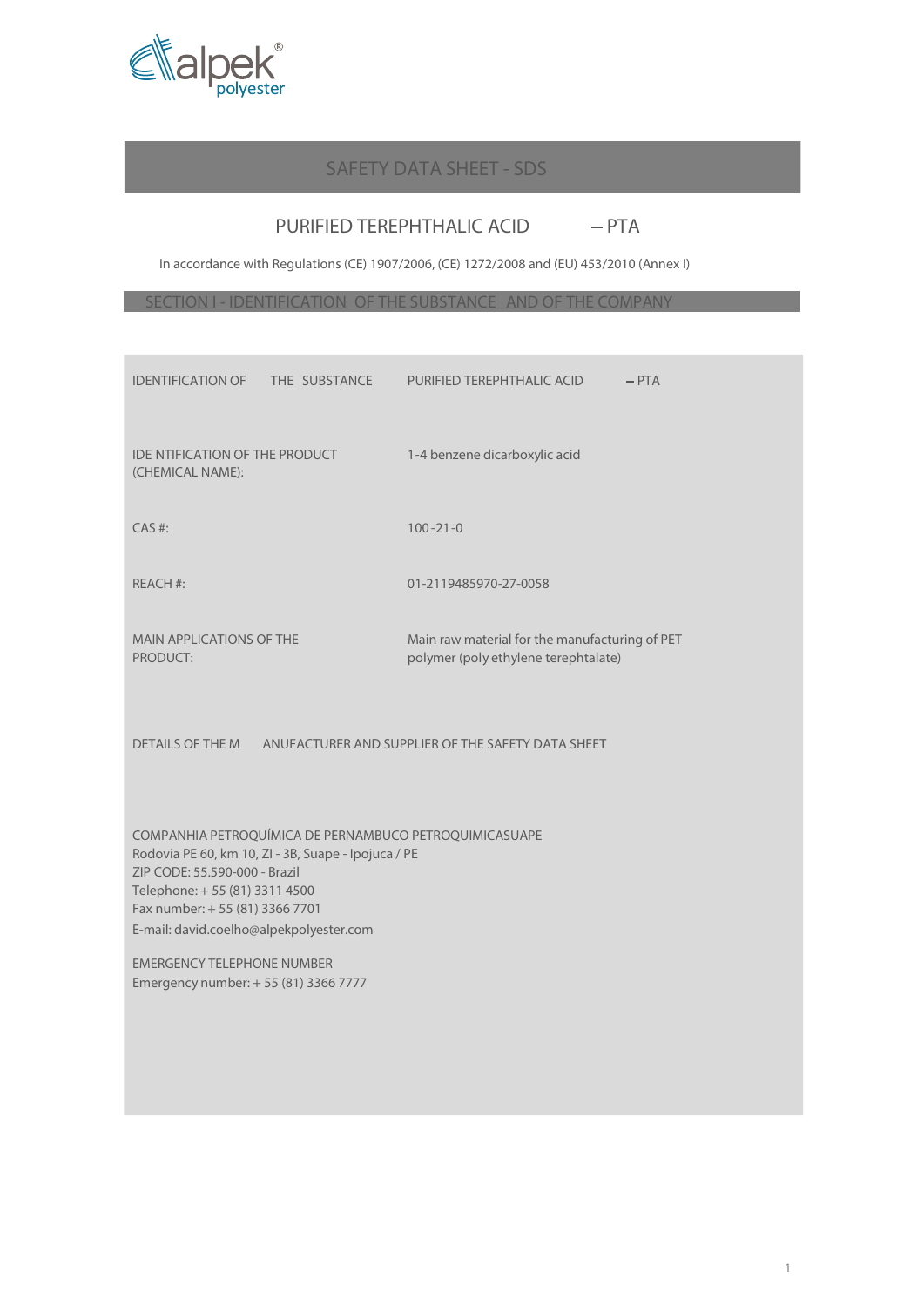

#### SECTION II - HAZARDS IDENTIFICATION

| CLASSIFICATION OF THE SUBSTANCE IN ACCORDANCE WITH REGULATION (CE) N.1272/2008 |                                                           |                    |                                                    |                                                                  |  |
|--------------------------------------------------------------------------------|-----------------------------------------------------------|--------------------|----------------------------------------------------|------------------------------------------------------------------|--|
| <b>HAZARD</b><br><b>CLASS</b>                                                  | <b>CLASS CODE AND</b><br><b>HAZARD</b><br><b>CATEGORY</b> |                    | <b>HAZARD</b><br><b>STATEMENT</b>                  | <b>HAZARD WARNING</b>                                            |  |
| Not classified                                                                 | Not classified                                            |                    | Not classified                                     | Not classified                                                   |  |
| CLASSIFICATION IN ACCORDANCE WITH DIRECTIVE 67/548/CEE:                        |                                                           |                    |                                                    |                                                                  |  |
| Classification                                                                 |                                                           |                    | Hazard symbol                                      | Risk phrases                                                     |  |
| Not classified                                                                 |                                                           |                    | Not classified                                     | Not classified                                                   |  |
| <b>MAIN ADVERSE EFFECTS</b>                                                    |                                                           |                    |                                                    |                                                                  |  |
| PHYSICAL-CHEMICAL EFFECTS                                                      |                                                           | conditions of use. |                                                    | : No adverse physical-chemical effects are expected under normal |  |
| <b>HEALTH EFFECTS INGESTION:</b>                                               |                                                           | Not known.         |                                                    |                                                                  |  |
| <b>INHALATION EXPOSURE:</b>                                                    |                                                           | Slight irritant.   |                                                    |                                                                  |  |
| <b>CONTACT WITH SKIN:</b>                                                      |                                                           |                    | May cause irritation to skin.                      |                                                                  |  |
| <b>CONTACT WITH EYES:</b>                                                      |                                                           |                    | May cause irritation to eyes.                      |                                                                  |  |
| SENSITIZATION:                                                                 |                                                           |                    | The substance might cause allergic skin reactions. |                                                                  |  |
| <b>ENVIRONMENTAL EFFECTS</b>                                                   | $\ddot{\phantom{a}}$                                      | condition of use.  |                                                    | No adverse environmental effects are expected under normal       |  |
| LADELLINIC IN ACCORDANCE WITH RECHEATION NUMBER 1999 19999 15C                 |                                                           |                    |                                                    |                                                                  |  |

LABELLING IN ACCORDANCE WITH REGULATION N. 1272/2008/EC:

PICTOGRAM(S) **HAZARD STATEMENTS** Not foreseen

war Ning and the second control of the second control of the second control of the second control of the second control of the second control of the second control of the second control of the second control of the second

OTHER HAZARDS (WHICH DO NOT RESULTS IN THE CLASSIFICATION):

PHYSICAL-CHEMICAL HAZARDS: The substance is organic, it may form explosive mixtures with air under certain conditions (e.g. temperature, pressure, particle size of dusts, humidity, concentration of combustive agents).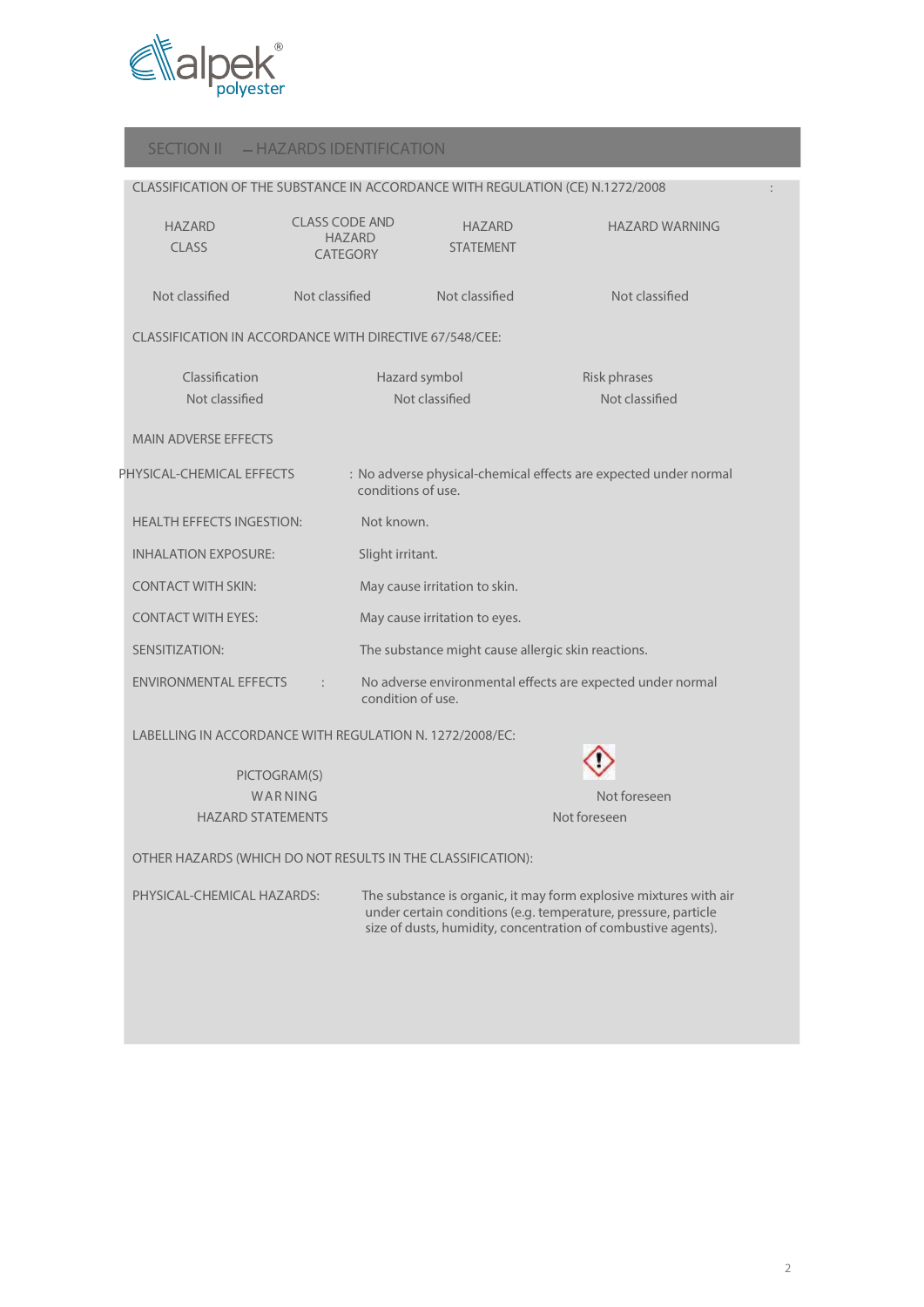

# SECTION III - COMPOSITION/INFORMATION ON INGREDIENTS NAME OF THE COMPONENT **PURIFIED TEREPHTHALIC ACID**  $-PTA$ **CONCENTRATION** 99.9 % STRUCTURAL FORMULA OH CHEMICAL FORMULA CHEMICAL CORPORATION CONTRACT CONTRACT CONTRACT CONTRACT CONTRACT CONTRACT CONTRACT CONTRACT CONTRACT CONTRACT CONTRACT CONTRACT CONTRACT CONTRACT CONTRACT CONTRACT CONTRACT CONTRACT CONTRACT CONTRACT CONT MOLECULAR WEIGHT 166.1308 [g/mol] SUBSTANCE WITH COMMUNITY OEL **NO** CAS NAME Terephthalic acid CAS NUMBER 100 -21-0 IUPAC NAME Terephthalic acid EC NUMBER 202 -830 -0 IMP URITY/IES (IF CLASSIFIED) There are no impurities ADDITIVE/IES (IF CLASSIFIED) **There are no additives**

#### SECTION IV - FIRST AID MEASURES

| DESCRIPTION OF THE FIRST AID MEASURES: |                                                                                                                                                                                      |
|----------------------------------------|--------------------------------------------------------------------------------------------------------------------------------------------------------------------------------------|
| <b>FYF CONTACT</b>                     | Wash immediately with large amounts of water or<br>normal saline.<br>Get medical advice immediately.                                                                                 |
| <b>SKIN CONTACT</b>                    | Remove contaminated clothes and shoes<br>immediately. Wash affected area with large<br>amount of water until no evidence of substance<br>remains. Get medical advice<br>immediately. |
| <b>INGESTION</b>                       | If the substance is ingested, do not<br>induce vomiting. Get medical advice<br>immediately.                                                                                          |
| <b>INHAI ATION</b>                     | Avoid breathing dusts that may be generated by<br>handling of the product. Remove the<br>person from the exposed area to fresh air<br>immediately. Get medical advice.               |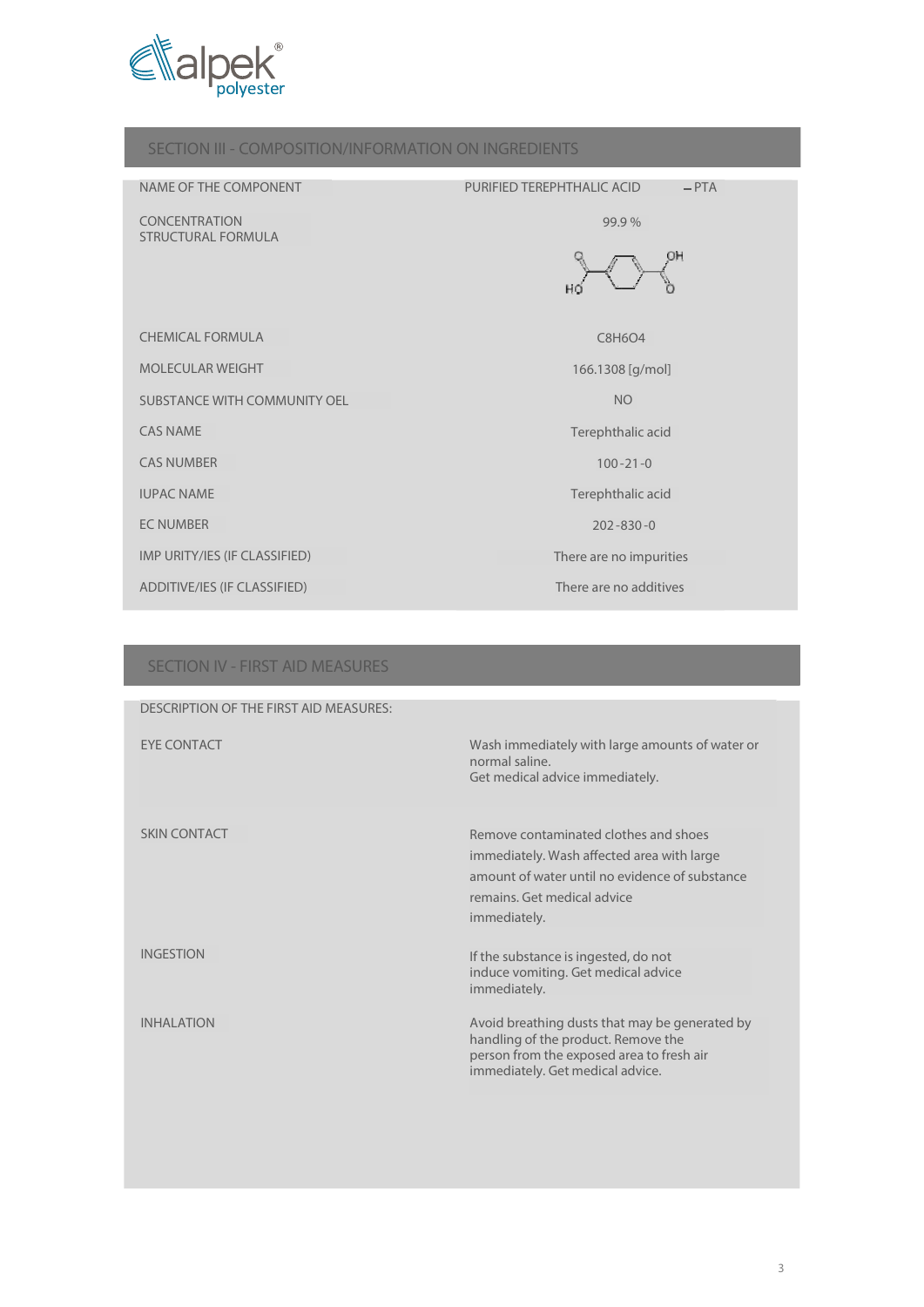

| MOST IMPORTANT SYMPTO      | MS AND EFFECTS (ACUTE AND DELAYED):                                                                                                                                                  |                                                  |
|----------------------------|--------------------------------------------------------------------------------------------------------------------------------------------------------------------------------------|--------------------------------------------------|
| ACUTE AND DELAYED EFFECTS  | Ingestion: not known.<br>Inhalation exposure: slight irritant.<br>Contact with skin: redness.<br>conjunctivae.<br>Sensitization: the substance may cause allergic<br>skin reactions. | Contact with eyes: burning sensation, redness of |
|                            | INDICATION OF ANY IMMEDIATE MEDICAL ATTENTION AND SPECIAL TREATMENT NEEDED:                                                                                                          |                                                  |
| <b>MEDICAL MONITORING</b>  | Not foreseen                                                                                                                                                                         |                                                  |
| <b>ANTIDOTES, IF KNOWN</b> | Unknown                                                                                                                                                                              |                                                  |
| <b>CONTRAINDICATIONS</b>   | Unknown                                                                                                                                                                              |                                                  |

IMMEDIATE TREATMENT AT WORKPLACE

Not foreseen

# SECTION V - FIRE FIGHTING MEASURES

| <b>APPROPRIATED</b><br><b>EXTINGUISHING MEANS:</b> | The material can form flammable dust clouds in the air.<br>Combustion will produce toxic and irritant vapors.<br>Use dry chemical powder, carbon dioxide, foam or water in<br>mist form. Cool or remove containers exposed, to fire. |
|----------------------------------------------------|--------------------------------------------------------------------------------------------------------------------------------------------------------------------------------------------------------------------------------------|
| NOT PPROPRIATED<br><b>EXTINGUISHING MEANS:</b>     | Do not use water jet.                                                                                                                                                                                                                |
| <b>COMBUSTION SUBST</b><br>ANCES:                  | Toxic and irritating vapors.                                                                                                                                                                                                         |
| SPECIAL PROCEDURES                                 | There is no relevant information                                                                                                                                                                                                     |
| <b>FIREFIGHTERS' PROTECTION:</b>                   | Autonomous breathing equipment and appropriated<br>protective clothes should be used when extinguishing fire.                                                                                                                        |

SECTION VI - ACCIDENTAL RELEASE MEASURES

| PERSONAL PRECAUTIONS<br>$\bullet$ | Avoid contact with clothing and skin (Wear waterproof<br>boots, nitrile rubber gloves, wide vision glasses (TYVEK)<br>coveralls and respiratory protection). |
|-----------------------------------|--------------------------------------------------------------------------------------------------------------------------------------------------------------|
|-----------------------------------|--------------------------------------------------------------------------------------------------------------------------------------------------------------|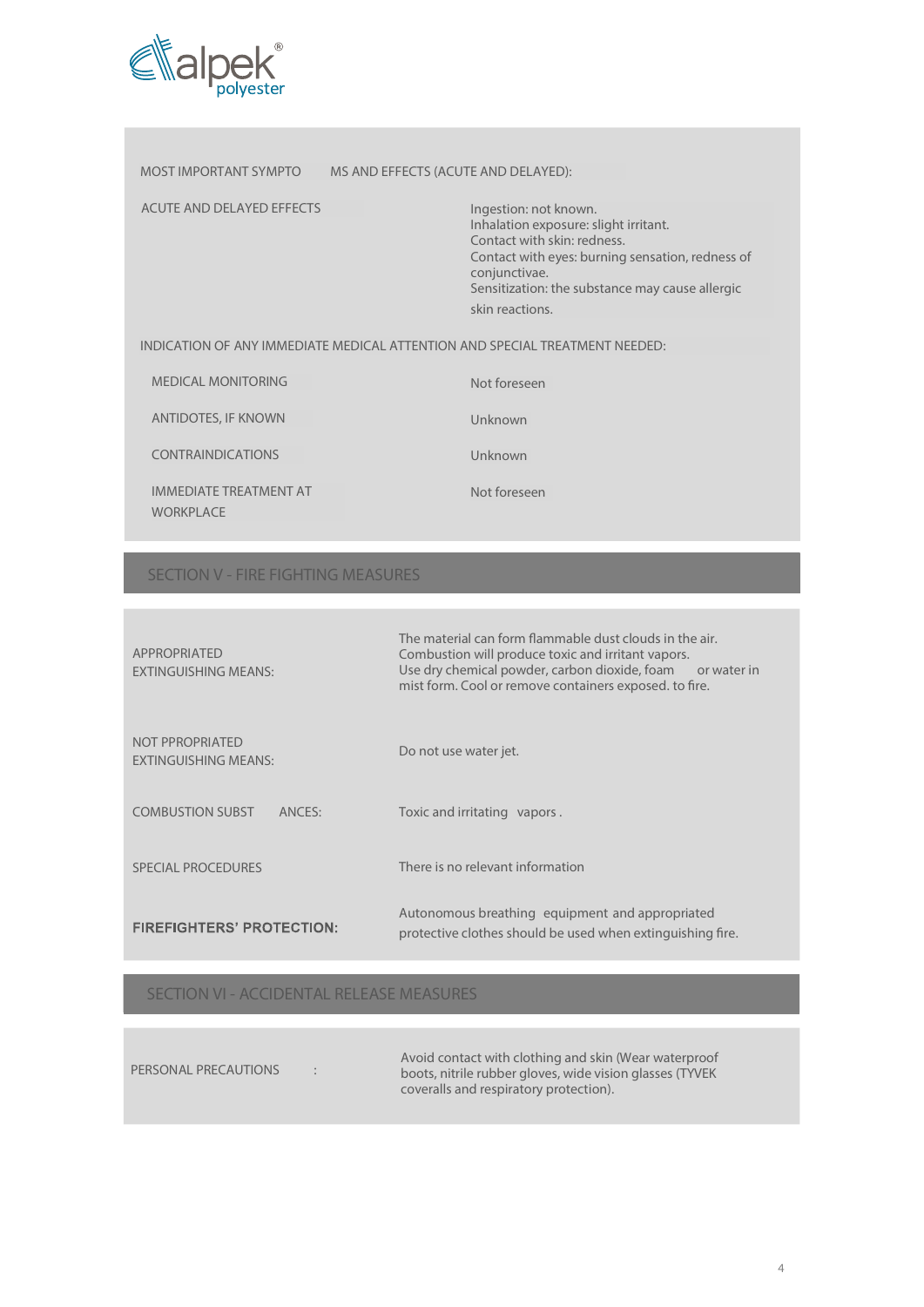

| <b>ENVIRONMENTAL PRECAUTIONS:</b> | Do not throw water. Collect spillage, transfer to a suitable<br>container and remove the contaminated soil to another<br>container independent. The final disposal of this product<br>should be monitored as well, following the law |
|-----------------------------------|--------------------------------------------------------------------------------------------------------------------------------------------------------------------------------------------------------------------------------------|
| <b>CLEANING METHODS:</b>          | Collect the spilled material and transfer it into suitable<br>containers for disposal as waste or reprocessing material.<br>Caution, because spills may be slippery.                                                                 |

## SECTION VII - HANDLING AND STORAGE

| PRECAUTIONS FOR SAFE HANDLING                               |                                                                                                                                                                                                                                                                                       |
|-------------------------------------------------------------|---------------------------------------------------------------------------------------------------------------------------------------------------------------------------------------------------------------------------------------------------------------------------------------|
| RECOMMENDATIONS FOR HANDLING                                | Handle away from sparkles and flames - sources<br>of ignition<br>Handle in a well ventilated place<br>Avoid contact with incompatible materials<br>Wear suitable Personal Protection Equipment<br>(see section 8)<br>Keep the substance away from drains, surface<br>or ground waters |
| RECOMMENDATIONS FOR PERSONAL<br><b>HYGIENE</b>              | Do not eat, drink and smoke in the working areas<br>Wash hands after handling the substance<br>Remove contaminated clothing and protective<br>equipment before entering eating areas                                                                                                  |
| CONDITION FOR SAFE STORAGE INCLUDING ANY INCOMPATIBILITIES: |                                                                                                                                                                                                                                                                                       |

The substance is organic, it may form explosive mixtures with air under certain conditions

| RISK MANAGEMENT MEASURES RELATED TO: |                                                                                                                                                                     |
|--------------------------------------|---------------------------------------------------------------------------------------------------------------------------------------------------------------------|
| POTENTIAL IGNITION SOURCES           | As with all dry powders it is advisable to ground<br>mechanical equipment in contact with dry material<br>to dissipate the potential build up of static electricity |
| <b>WEATHER CONDITIONS</b>            | Do not expose to high temperatures and heat<br>sources                                                                                                              |
| AMBIENT PRESSURE                     | It is not expected any procedure of restriction                                                                                                                     |
| <b>TEMPERATURE</b>                   | Store in original container tightly closed in a<br>cool (15 - $25^{\circ}$ C), dry place                                                                            |
| <b>SUNLIGHT</b>                      | Do not expose to the direct light of the sun                                                                                                                        |
| <b>HUMIDITY</b>                      | Do not store in a damp place                                                                                                                                        |
| <b>VIBRATION</b>                     | It is not expected any procedure of restriction                                                                                                                     |

The adoption of the Risk Management procedure related to the physical and chemical properties is also based on the local Risk Assessment done by the employerinits workplace conditions(use ofthe substance), particularly when a standardized exposure scenario is not available.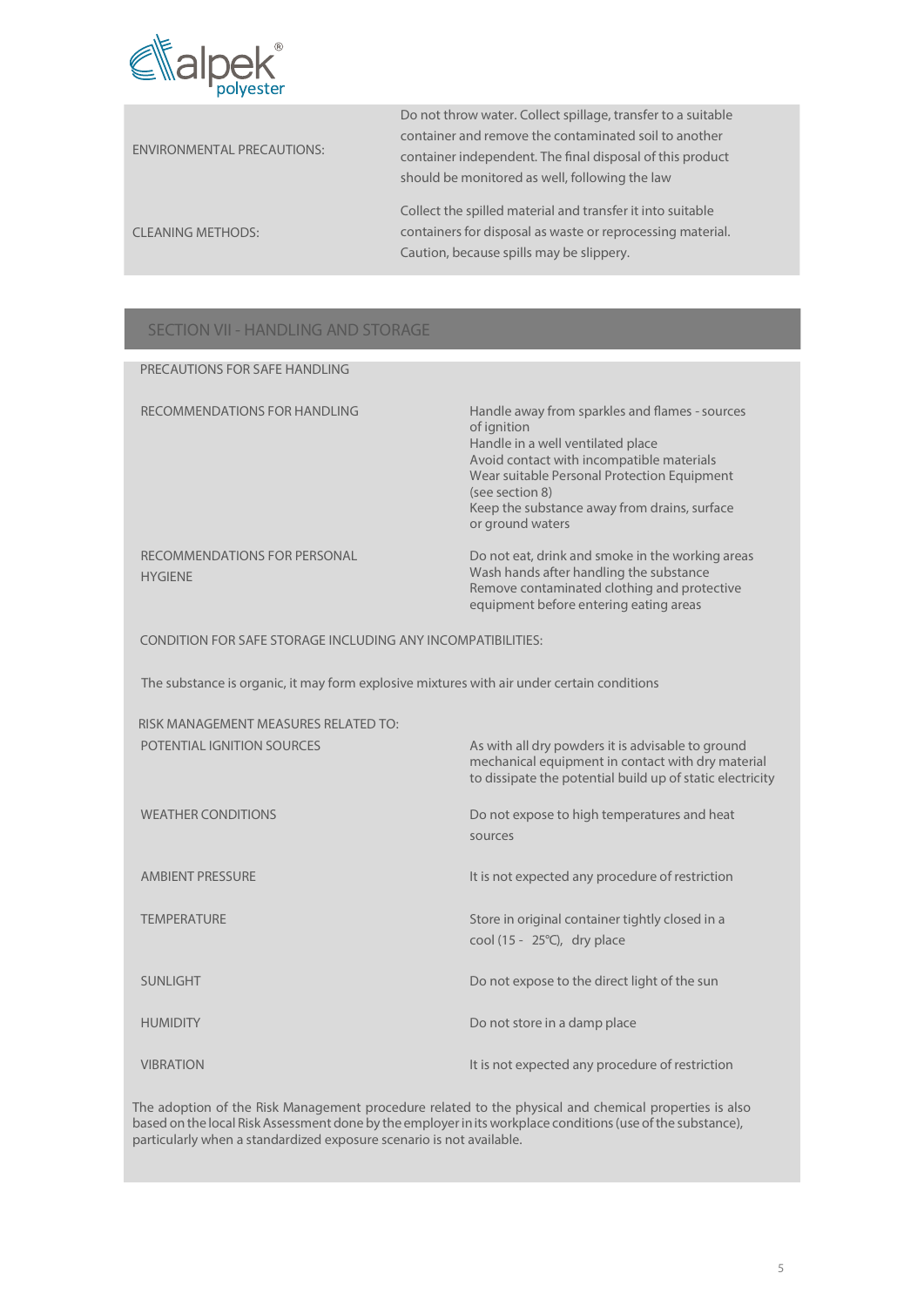

MATERIAL TO KEEP THE INTEGRITY OF THE SUBSTANCE: STABILISERS Use of stabilizers is not expected ANTIOXIDAN TS Use of antioxidants is not expected OTHER ADVICE: VENTILATION REQUIREMENTS Requested on the base of the storage of the substance SPECIFIC DESIGN OF STORAGE ROOMS Not requested on the based of the classification PACKAGING COMPATIBILITIES See also section 10 SPECIFIC END USE(S): There is no specific recommendations.

### SECTION VIII - EXPOSURE CONTROLS/PERSONAL PROTECTION

| <b>CONTROL PARAMETERS:</b>                                               |                                                                                                                                                                                                                                                               |
|--------------------------------------------------------------------------|---------------------------------------------------------------------------------------------------------------------------------------------------------------------------------------------------------------------------------------------------------------|
| NATIONAL/EUROPEAN OCCUPATIONAL<br><b>EXPOSURE LIMITS</b>                 | Not established                                                                                                                                                                                                                                               |
| OTHER NATIONAL/EUROPEAN<br><b>OCCUPATIONAL</b><br><b>EXPOSURE LIMITS</b> | Not established                                                                                                                                                                                                                                               |
| NATIONAL/EUROPEAN BIOLOGICAL<br>LIMITS (BEI)                             | Not established                                                                                                                                                                                                                                               |
| OTHER NATIONAL/EUROPEAN BIOLOGICAL<br><b>LIMITS</b><br>(BEI)             | Not established                                                                                                                                                                                                                                               |
| RECOMMENDED MONITORING<br><b>PROCEDURES</b>                              | The measurements of the substance/s in the<br>workplace be carried out in accordance with<br>standardized method described by EN guidance.                                                                                                                    |
| <b>DNEL VALUES</b>                                                       | <b>DNELs for workers</b><br>Dermal: 67 mg/kg bw/d. (Exposure pattern: long-<br>term, sy effects)<br>Inhalation: 23 mg/m <sup>3</sup> (Exposure pattern: long<br>-term.<br>sy effects).                                                                        |
|                                                                          | DNELs for general population<br>Dermal: 33 mg/kg bw/d. (Exposure pattern: long-<br>term, effects.<br>Inhalation: 5.8 mg/m <sup>3</sup> (Exposure pattern: long<br>-term,<br>sy effects).<br>Oral: 3.3 mg/kg bw/d (Exposure pattern: long-term,<br>sy effects. |
| PNEC VALUES                                                              | PNEC water<br>PNEC fresh water (mg/l): 0.38 mg/L.<br>PNEC marine water (mg/l): 0.038 mg/L.<br>PNEC aqua, intermittent releases (mg/l): 1.9 mg/L.                                                                                                              |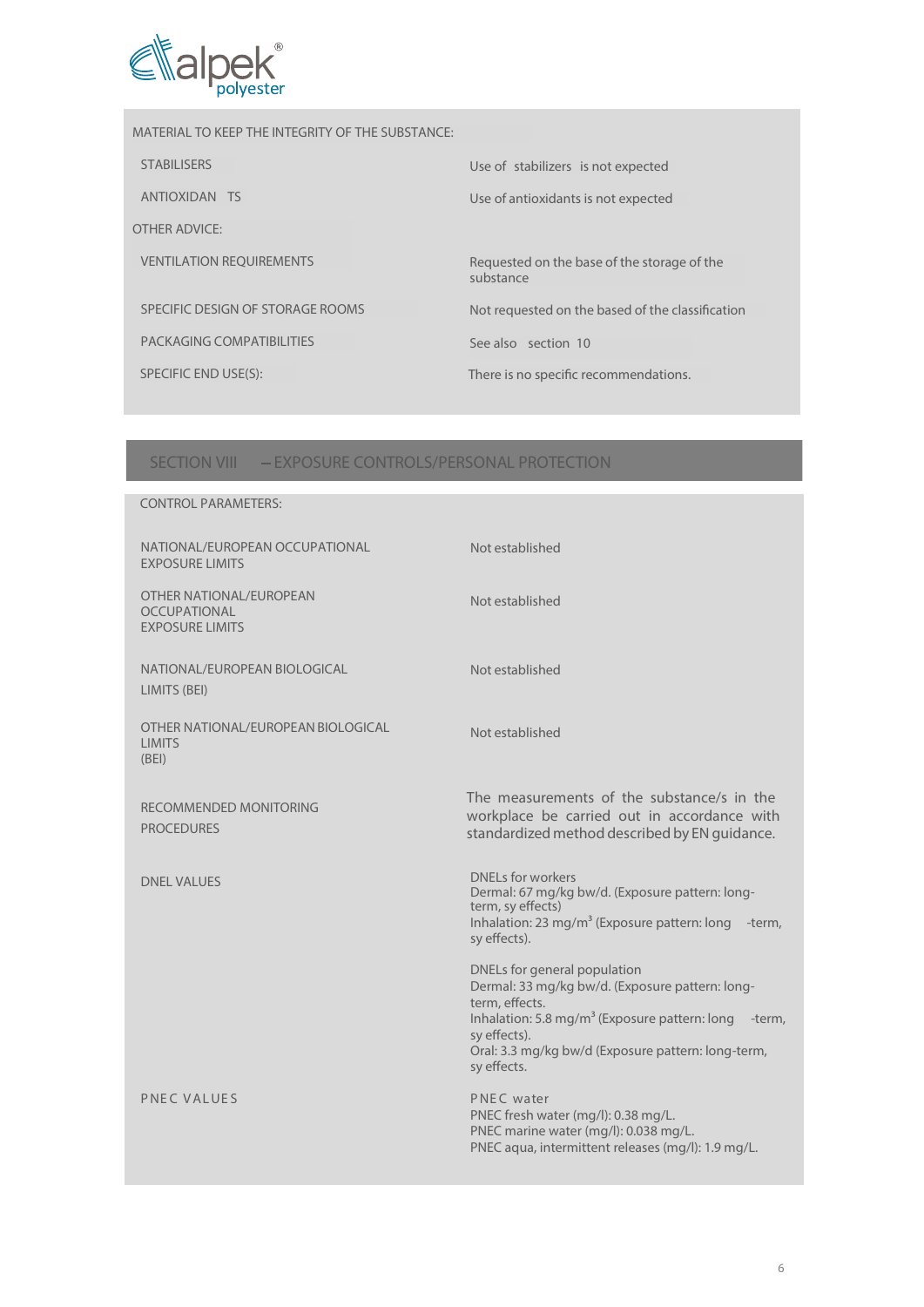

PNEC sediment PNEC fresh water: 0.52 mg/kg sediment dw. PNEC marine water: 0.052 mg/kg sediment dw. PNEC soil PNEC: 0.71 mg/kg soil dw. PNEC for sewage treatment plant PNEC STP: 50 mg/L. EXPOSURE CONTROLS: APPROPRIATE ENGINEERING CONTROLS The adoption of the most appropriate engineering controls is also based on the local Risk Assessment done by the employerin its workplace conditions(use of the substance), particularly when a standardized exposure scenario is not available. Individual protection measures, such as Personal Protective Equipment (PPE): If the results of the risk evaluation done in accordance with Directive 98/24/EEC showed that the collective and general risk management measures are not sufficient to reduce the risks and, if the exposure to the substance cannot be reduce by other containment means, appropriate PPE must be adopted in compliance with technical EN guidance indication. EYE AND FACE PROTECTION Safety goggles as for EN 166; facial shield SKIN PROTECTION HANDS PROTECTION OTHER, BODY PROTECTION RESPIRATORY PROTECTION Gloves resistant to chemical agents as for the EN 374, parts 1, 2 e 3 and the European Directive 89/89/CEE. The gloves material must be waterproof and stable against the substance content. Select the glove material on the basis of the type of the material, typical or minimal breakdown times, permeability ranges, and thickness. Material : nitrile (nitrilic rubber), ipoallergenic Thickness: not inferior to 0.12 mm Select the suitable protective equipment based on the activity of use and possible exposure. Wear gauntlets, boots, bodysuit and other devices in accordance with EN 14605 in case of sketches or EN 13982 in case of powders. When the risk evaluation foresees the need to use respirator devices with assisted ventilation, use a powder filter like P1, P2 and P3. Use only devices approved by the Competent Authorities such as NIOSH (USA) and CEN (EU). For your information powders are divide in three categories: 2a (inert powder with TLV= 10 mg/m3), 2b (hazards powders with  $TLV = 0,1-10$  mg/m3 (excluding asbestos), 2c (toxic powders with TLV < 0,1 mg/m3 (asbestos, carcinogens, bacteria, viruses, enzymes, spores, etc). Cat. 2a: P1 filter, Cat. 2b: P2 filter, Cat.2c: P3 filter. THERMAL HAZARDS **Not foreseen in the standard use.** Assess possible Personal Protection Equipment on the basis of specific uses of the substance. ENVIRONMENTAL EXPOSURE CONTROLS: Environmental controls are not needed.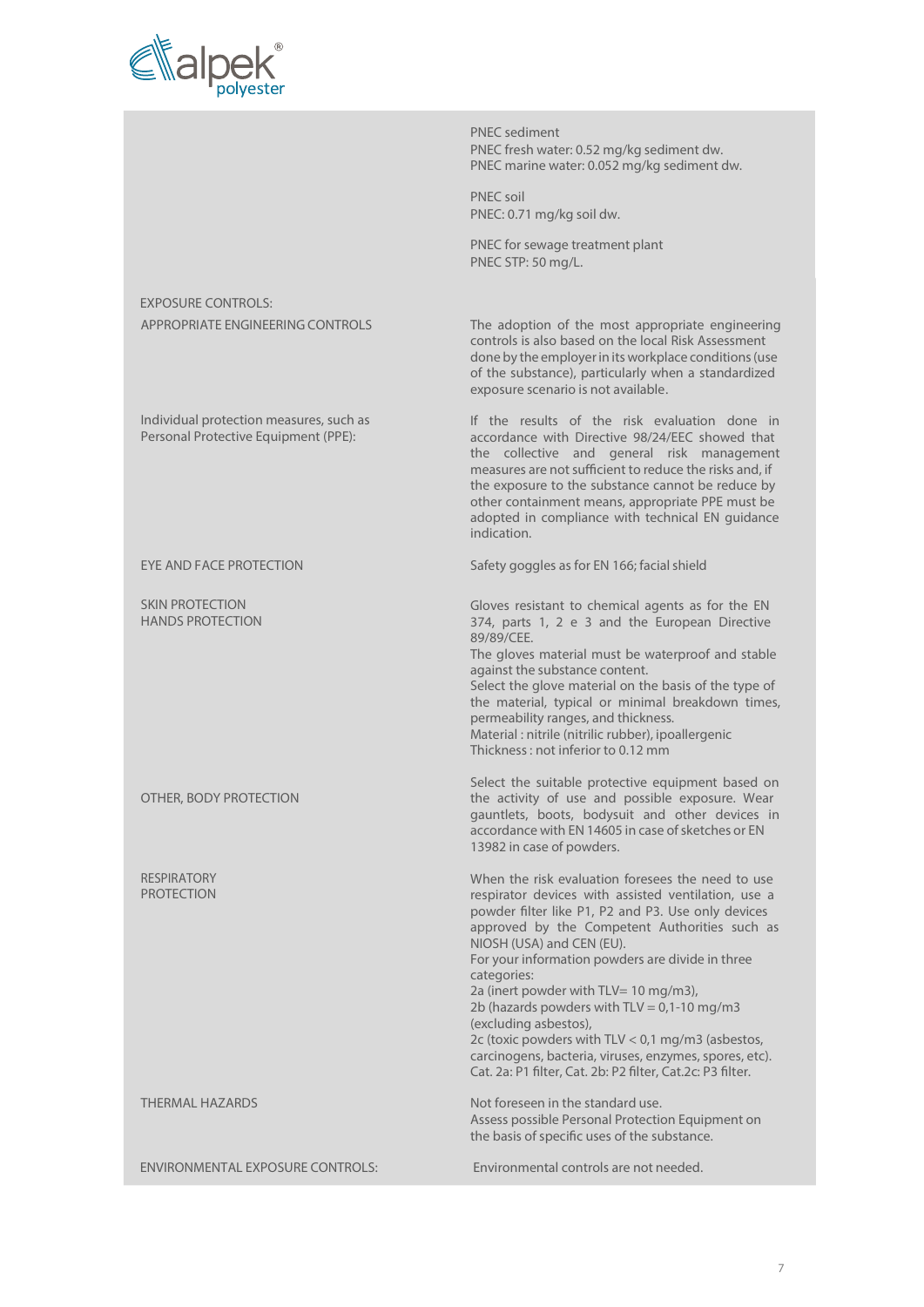

### SECTION IX - PHYSICAL AND CHEMICAL PROPERTIES

| <b>PHYSICAL STATE:</b>                                                        | Free flowing powder.                                                                                                                                                                                                                                                                                        |
|-------------------------------------------------------------------------------|-------------------------------------------------------------------------------------------------------------------------------------------------------------------------------------------------------------------------------------------------------------------------------------------------------------|
| COLO R:                                                                       | White                                                                                                                                                                                                                                                                                                       |
| ODO R:                                                                        | Inodorous                                                                                                                                                                                                                                                                                                   |
| pH:                                                                           | There is n o relevant information                                                                                                                                                                                                                                                                           |
| <b>BOILING POINT:</b>                                                         | There is no relevant information                                                                                                                                                                                                                                                                            |
| <b>MELTING POINT:</b>                                                         | 425°C in sealed tube                                                                                                                                                                                                                                                                                        |
| <b>FLASH POINT:</b>                                                           | There is no relevant information                                                                                                                                                                                                                                                                            |
| <b>AUTOIGNITION TEMPERATURE:</b>                                              | There is no relevant information                                                                                                                                                                                                                                                                            |
| <b>EXPLOSIVE PROPERTIES:</b>                                                  | Lower flammable limit: 40% v/v<br>$\bullet$<br>Maximum pressure increase rate: 45500kPa/s.<br>$\bullet$<br>Explosion maximum pressure: 790kPa.<br>$\bullet$                                                                                                                                                 |
| <b>VAPOUR PRESSURE:</b>                                                       | 0.00000003 Pa at 10 $°C$                                                                                                                                                                                                                                                                                    |
| <b>DENSITY:</b>                                                               | $1.5$ g/ml                                                                                                                                                                                                                                                                                                  |
| <b>SOLUBILITY IN WATER:</b>                                                   | Insoluble (15mg/l at 10 °C)                                                                                                                                                                                                                                                                                 |
| <b>VOLATILE MATERIAL (%):</b><br><b>VOLATILE ORGANIC</b><br><b>COMPOUNDS:</b> | There is no relevant information<br>There is no relevant information                                                                                                                                                                                                                                        |
| <b>FURTHER INFORMATION:</b>                                                   | Distribution coefficient: log P n -octane/water: 1.2 -2<br>$\bullet$<br>Powder flammable class: A<br>$\bullet$<br>Minimum ignition temperature (°C): 500<br>$\bullet$<br>Minimum ignition energy (mJ): 50<br>$\bullet$<br>Maximum density (g/ml): 1.12<br>$\bullet$<br>Temperature of Sublimation: > 300 °C |

# SECTION X - STABILITY AND REACTIVITY

| <b>CHEMICAL STABILITY:</b>                           | Stable product                                                                       |
|------------------------------------------------------|--------------------------------------------------------------------------------------|
| <b>POLYMERISATION RISK:</b>                          | information<br>There is no relevant                                                  |
| CONDITIONS TO AVOID:                                 | Keep away from strong oxidan t agents                                                |
| INCOMPATIBLE MATERIALS<br>OR SUBSTANCES:             | There is no relevant information                                                     |
| <b>HAZARDOUS</b><br><b>DECOMPOSITION</b><br>PRODUTS: | The incomplete combustion may produce carbon monoxide<br>and other harmful products. |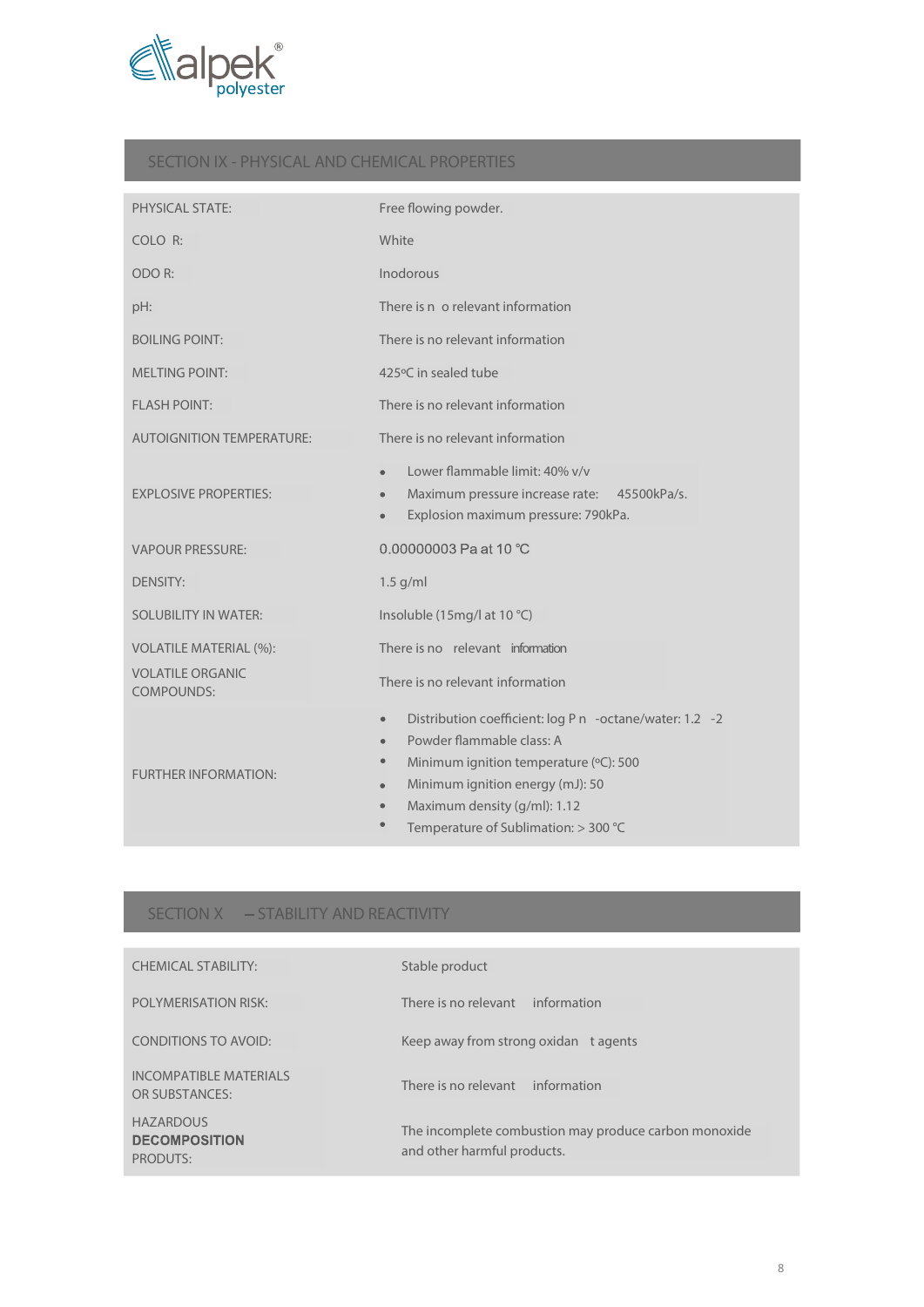

### SECTION XI - TOXICOLOGICAL INFORMATION

| EYE CONTACT:                  | Low irritation to rabbit eyes. It may cause physical abrasion<br>in contact with eyes. Permanent damage is unlikely.                                                                                                                                                                                                                                                                                                                                                                                                                                                                                                                                                                    |
|-------------------------------|-----------------------------------------------------------------------------------------------------------------------------------------------------------------------------------------------------------------------------------------------------------------------------------------------------------------------------------------------------------------------------------------------------------------------------------------------------------------------------------------------------------------------------------------------------------------------------------------------------------------------------------------------------------------------------------------|
| <b>SKIN CONTACT:</b>          | Skin contact: non-irritating after repeated application on<br>rats' skin. It is unlikely to cause irritation to human skin. It<br>may cause physical abrasion in contact with the skin. It is<br>unlikely to be hazardous by skin absorption.                                                                                                                                                                                                                                                                                                                                                                                                                                           |
| <b>INHALATION:</b>            | High dust concentrations may be irritating to the upper<br>respiratory tract.                                                                                                                                                                                                                                                                                                                                                                                                                                                                                                                                                                                                           |
| <b>INGESTION:</b>             | Low oral toxicity.                                                                                                                                                                                                                                                                                                                                                                                                                                                                                                                                                                                                                                                                      |
| CHRONIC FFFFCTS<br>IN HUMANS: | Inhalation studies in animals have shown that repeated<br>exposures produce no significant effects. Terephthalic acid<br>when administrated in high levels to rats has been<br>associated to bladder tumors. No effect was observed below<br>a level of 1% in the diet. Additional research demonstrated<br>that the tumors are directly related to bladder stone<br>formation, once it is caused by urine super saturation in rats<br>fed with high doses of terephthalic acid. This effect is unlikely<br>to happen in humans because of the access and levels used<br>are inadequate for the foreseeable use conditions. There is<br>no mutagenic evidence or clastogenic potential. |

# SECTION XII - ECOLOGICAL INFORMATION

|                        | <u>icsis for telephtinalic acid and its soundin sait for various fieshwater species are shown below.</u>                                                                                                                                                                                                                                                                                                                                                                                                                                                                         |      |                  |                    |  |  |  |
|------------------------|----------------------------------------------------------------------------------------------------------------------------------------------------------------------------------------------------------------------------------------------------------------------------------------------------------------------------------------------------------------------------------------------------------------------------------------------------------------------------------------------------------------------------------------------------------------------------------|------|------------------|--------------------|--|--|--|
| ECOTOXICITY:           | Water Flea (daphnia magna)                                                                                                                                                                                                                                                                                                                                                                                                                                                                                                                                                       | 48h  | E¢50             | $982 \text{ mg/l}$ |  |  |  |
|                        | Golden Fish<br>(leuciscus)<br>orfe<br>idus<br>melanotus                                                                                                                                                                                                                                                                                                                                                                                                                                                                                                                          | 96 h | LC50             | $922 \text{ mg}$   |  |  |  |
|                        | Seaweed<br>(scenedesmus<br>Green<br>s ubs picatus)                                                                                                                                                                                                                                                                                                                                                                                                                                                                                                                               | 96h  | <b>NO EFFECT</b> | $402$ mg/l         |  |  |  |
|                        | Microbes (lodo ativado)                                                                                                                                                                                                                                                                                                                                                                                                                                                                                                                                                          | h    | <b>EC50</b>      | 1390 mg/l          |  |  |  |
|                        | The tests above were conducted in accordance with relevant OECD protocols and in<br>accordance with good laboratory practice (LPG). Terephthalic acid has been shown to<br>biodegrade in water under various test methods and in the soil suspension inoculum,<br>according to published reports. In a modified test (OECD quideline 301b), more than 60% of<br>theo theoretical CO2 was generated in 5 days, and more than 80% of theoretical CO2 was<br>generated in 14 days, in two concentrations of terephthalic acid, meeting the criteria of "<br>readily biodegradable " |      |                  |                    |  |  |  |
| <b>BIOACCUMULATION</b> | The substance has low potential for bioaccumulation                                                                                                                                                                                                                                                                                                                                                                                                                                                                                                                              |      |                  |                    |  |  |  |

Terephthalic acid is relatively non- toxic to aquatic organisms. The results of the acute toxicity testsfor terephthalic acid and itssodium salt for variousfreshwaterspecies are shown below:

| BIOACCUMULATION:       | The substance has low potential for bioaccumulation |
|------------------------|-----------------------------------------------------|
| OTHER HARMFUL EFFECTS: | There is no relevant information                    |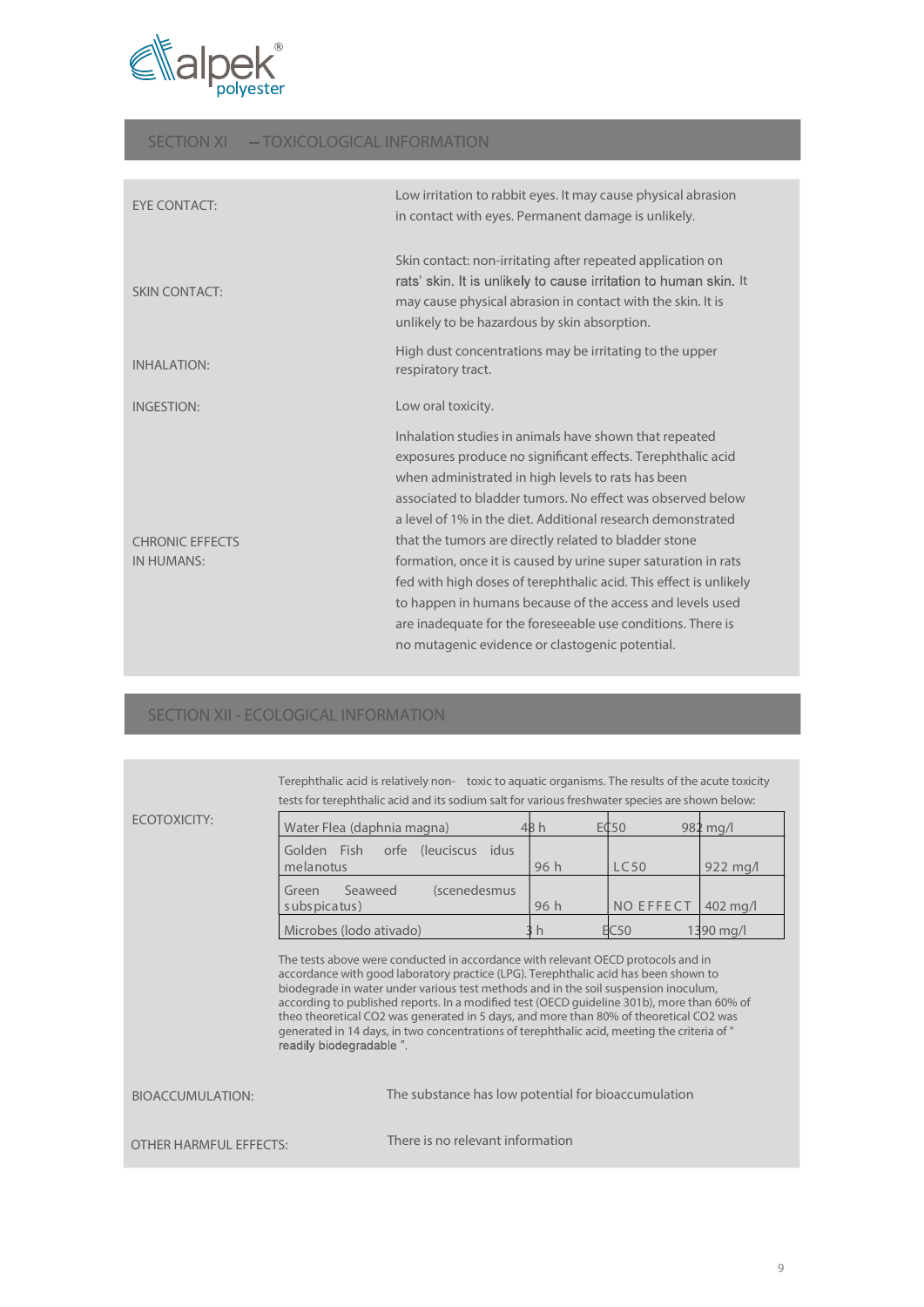

#### SECTION XIII - DISPOSAL CONSIDERATION

METHODS OF TREATMENT AND DISPOSAL OF PRODUCT, WASTE AND PACKAGING USED

Terephthalic acid and packaging are not considered solid urban or hazardous waste, therefore, considered special waste, handling and disposal must comply with the provisions of the competent authorities. Terephthalic acid can be recycled if it is not contaminated..

#### SECTION XIV - TRANSPORT INFORMATION

Product classified as not dangerous for the environment.

Terephthalic acid is not regulated as a hazardous material by DOT, IMO or IATA..

#### SECTION XV - REGULATORY INFORMATION

All other information on regulation are reported if not provided in other sections/subsection of the Safety Data Sheet.

SAFETY, HEALTH AND ENVIRONMENTAL REGULATION/LEGISLATION SPECIFIC FOR THE SUBSTANCE

Council Directive 89/391/EEC of 12 June 1989 on the introduction of measures to encourage improvements in the safety and health of workers at work (Official Journal L 183, 29/06/1989 P. 0001 0008) and following amendment and National reinforcements.

Council Directive 89/686/EEC of 21 December 1989 on the approximation of the laws of the Member States relating to the personal protective equipment.

Council Directive 9 8/24/EC of 7 April 1998 on the protection of the health and safety of workers from the risks related to chemical agents at work (fourteenth individual Directive within the meaning of Article 16(1) of Directive 89/391/EEC) Official Journal L 131, 05/05/1998 P. 0011  $-0023$